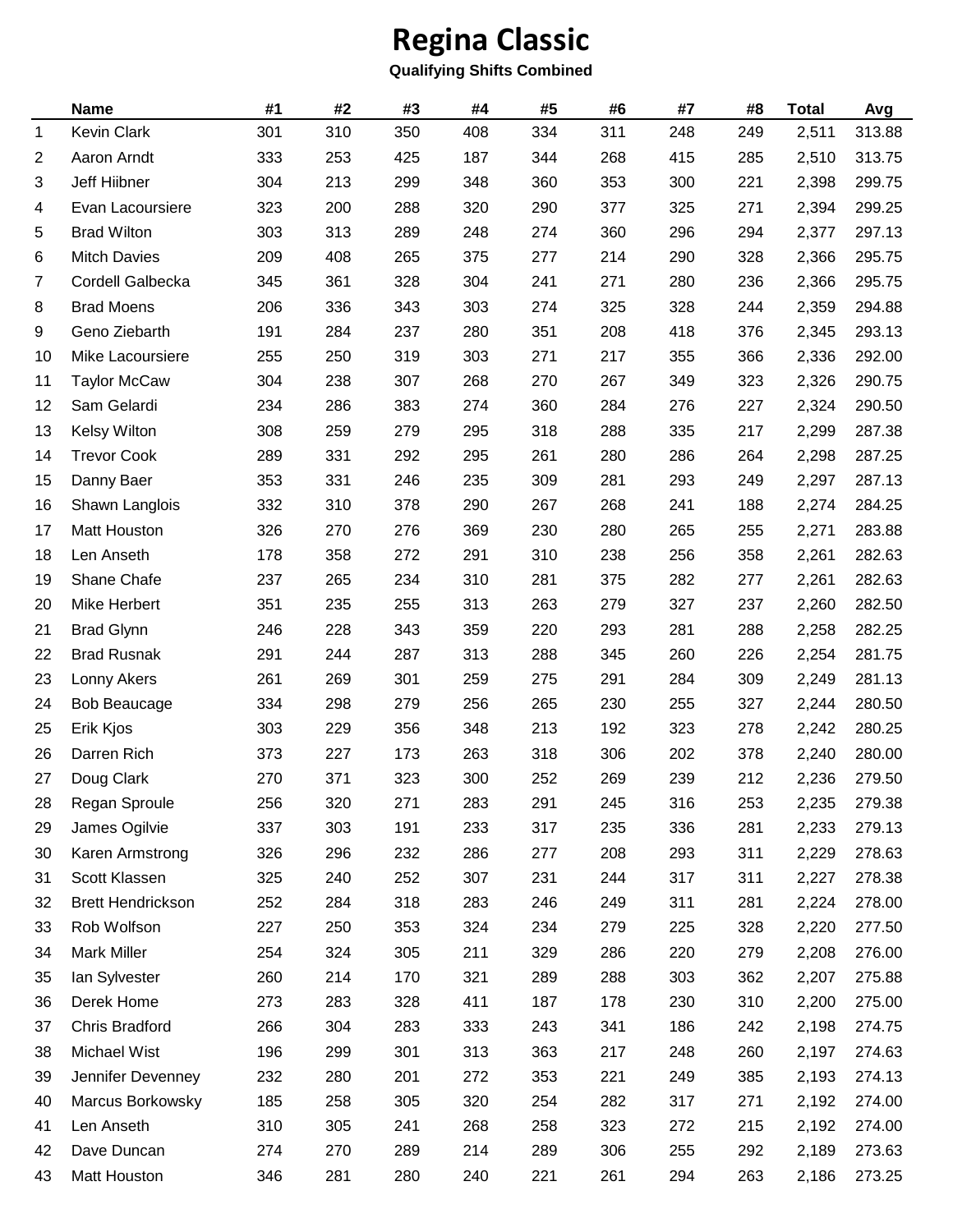| 44  | Dave Hann Jr.            | 286 | 324 | 335 | 276 | 227 | 225 | 219 | 292 | 2,184 | 273.00 |
|-----|--------------------------|-----|-----|-----|-----|-----|-----|-----|-----|-------|--------|
| 45  | Alyssa Bonnie            | 287 | 245 | 289 | 280 | 315 | 269 | 232 | 259 | 2,176 | 272.00 |
| 46  | Jenn Clark               | 230 | 275 | 294 | 328 | 253 | 296 | 261 | 236 | 2,173 | 271.63 |
| 47  | Matt Schultz             | 345 | 271 | 224 | 249 | 199 | 261 | 325 | 298 | 2,172 | 271.50 |
| 48  | <b>Crystal Hiibner</b>   | 271 | 303 | 350 | 235 | 251 | 237 | 289 | 233 | 2,169 | 271.13 |
| 49  | Kevin Rak                | 290 | 403 | 243 | 186 | 251 | 259 | 287 | 250 | 2,169 | 271.13 |
| 50  | Geno Ziebarth            | 247 | 242 | 281 | 284 | 287 | 268 | 236 | 323 | 2,168 | 271.00 |
| 51  | Jim Norkus               | 259 | 212 | 223 | 360 | 260 | 324 | 272 | 254 | 2,164 | 270.50 |
| 52  | Dennis Zacher            | 321 | 241 | 220 | 231 | 239 | 283 | 363 | 266 | 2,164 | 270.50 |
| 53  | <b>Bradley Tytgat</b>    | 293 | 227 | 274 | 222 | 273 | 298 | 282 | 291 | 2,160 | 270.00 |
| 54  | Jenn Clark               | 318 | 257 | 286 | 238 | 215 | 189 | 341 | 311 | 2,155 | 269.38 |
| 55  | <b>Trevor Cook</b>       | 279 | 291 | 291 | 263 | 334 | 229 | 213 | 254 | 2,154 | 269.25 |
| 56  | <b>Matthew Harms</b>     | 236 | 229 | 202 | 357 | 278 | 315 | 228 | 308 | 2,153 | 269.13 |
| 57  | Mark Johnstone           | 212 | 321 | 198 | 280 | 296 | 284 | 229 | 331 | 2,151 | 268.88 |
| 58  | Karie Kreutz             | 276 | 301 | 235 | 276 | 233 | 296 | 236 | 295 | 2,148 | 268.50 |
| 59  | Derek Orne               | 348 | 199 | 217 | 321 | 323 | 213 | 255 | 266 | 2,142 | 267.75 |
| 60  | <b>Brett Hendrickson</b> | 286 | 272 | 213 | 303 | 325 | 250 | 218 | 271 | 2,138 | 267.25 |
| 61  | Kale Stroh               | 253 | 223 | 226 | 400 | 267 | 262 | 270 | 237 | 2,138 | 267.25 |
| 62  | Jim Norkus               | 265 | 251 | 224 | 263 | 291 | 221 | 336 | 285 | 2,136 | 267.00 |
| 63  | <b>Walt Brooks</b>       | 251 | 238 | 333 | 305 | 274 | 233 | 221 | 280 | 2,135 | 266.88 |
| 64  | <b>Mitch Davies</b>      | 221 | 280 | 303 | 222 | 273 | 256 | 311 | 262 | 2,128 | 266.00 |
| 65  | Alyssa Bonnie            | 239 | 281 | 255 | 336 | 220 | 261 | 294 | 235 | 2,121 | 265.13 |
| 66  | Shauna Laisnez           | 287 | 214 | 281 | 270 | 260 | 295 | 293 | 213 | 2,113 | 264.13 |
| 67  | Geno Ziebarth            | 265 | 343 | 199 | 288 | 319 | 214 | 199 | 285 | 2,112 | 264.00 |
| 68  | Derek Williams           | 242 | 270 | 279 | 284 | 283 | 239 | 278 | 236 | 2,111 | 263.88 |
| 69  | <b>Huntley Brown</b>     | 285 | 237 | 256 | 277 | 246 | 261 | 281 | 266 | 2,109 | 263.63 |
| 70  | <b>Taylor McCaw</b>      | 328 | 283 | 287 | 238 | 207 | 272 | 238 | 253 | 2,106 | 263.25 |
| 71  | Tim Wiseman              | 218 | 221 | 270 | 327 | 182 | 308 | 311 | 268 | 2,105 | 263.13 |
| 72  | <b>Huntley Brown</b>     | 187 | 262 | 250 | 312 | 307 | 258 | 272 | 256 | 2,104 | 263.00 |
| 73  | Joel Mamchur             | 355 | 209 | 203 | 207 | 329 | 305 | 247 | 247 | 2,102 | 262.75 |
| 74  | Derek Orne               | 323 | 297 | 192 | 281 | 245 | 258 | 224 | 281 | 2,101 | 262.63 |
| 75  | Dylan Stroski            | 291 | 234 |     |     |     |     |     |     | 525   | 262.50 |
| 76  | David Hann Jr            | 286 | 213 | 317 | 288 | 266 | 250 | 271 | 206 | 2,097 | 262.13 |
| 77  | Kayla Lamoureux          | 299 | 209 | 307 | 298 | 202 | 260 | 268 | 253 | 2,096 | 262.00 |
| 78  | Mike Wist                | 243 | 231 | 275 | 219 | 246 | 284 | 325 | 271 | 2,094 | 261.75 |
| 79  | <b>Austin Blais</b>      | 285 | 257 | 277 | 220 | 267 | 254 | 323 | 209 | 2,092 | 261.50 |
| 80  | Mike Bursic              | 244 | 278 | 325 | 282 | 196 | 214 | 303 | 249 | 2,091 | 261.38 |
| 81  | Cody Laycox              | 241 | 296 | 246 | 275 | 216 | 329 | 252 | 233 | 2,088 | 261.00 |
| 82  | Derek Orne               | 285 | 317 | 237 | 316 | 180 | 222 | 195 | 335 | 2,087 | 260.88 |
| 145 | Derek Home               | 241 | 295 | 248 | 265 | 197 | 269 | 309 | 260 | 2,084 | 260.50 |
| 146 | <b>Bradly Tytgat</b>     | 265 | 292 | 167 | 312 | 284 | 258 | 234 | 270 | 2,082 | 260.25 |
| 147 | Kyle Costello            | 300 | 261 | 250 | 213 | 249 | 358 | 234 | 215 | 2,080 | 260.00 |
| 148 | Cam Boon                 | 284 | 267 | 262 | 300 | 240 | 244 | 237 | 245 | 2,079 | 259.88 |
| 149 | Neil Walsh               | 277 | 360 | 254 | 208 | 208 | 223 | 253 | 296 | 2,079 | 259.88 |
| 150 | Tim Wiseman              | 273 | 248 | 185 | 268 | 300 | 259 | 320 | 225 | 2,078 | 259.75 |
| 151 | Cody Laycox              | 250 | 335 | 270 | 248 | 218 | 209 | 243 | 303 | 2,076 | 259.50 |
|     | 152 Bob Beaucage         | 241 | 269 | 273 | 248 | 249 | 276 | 228 | 288 | 2,072 | 259.00 |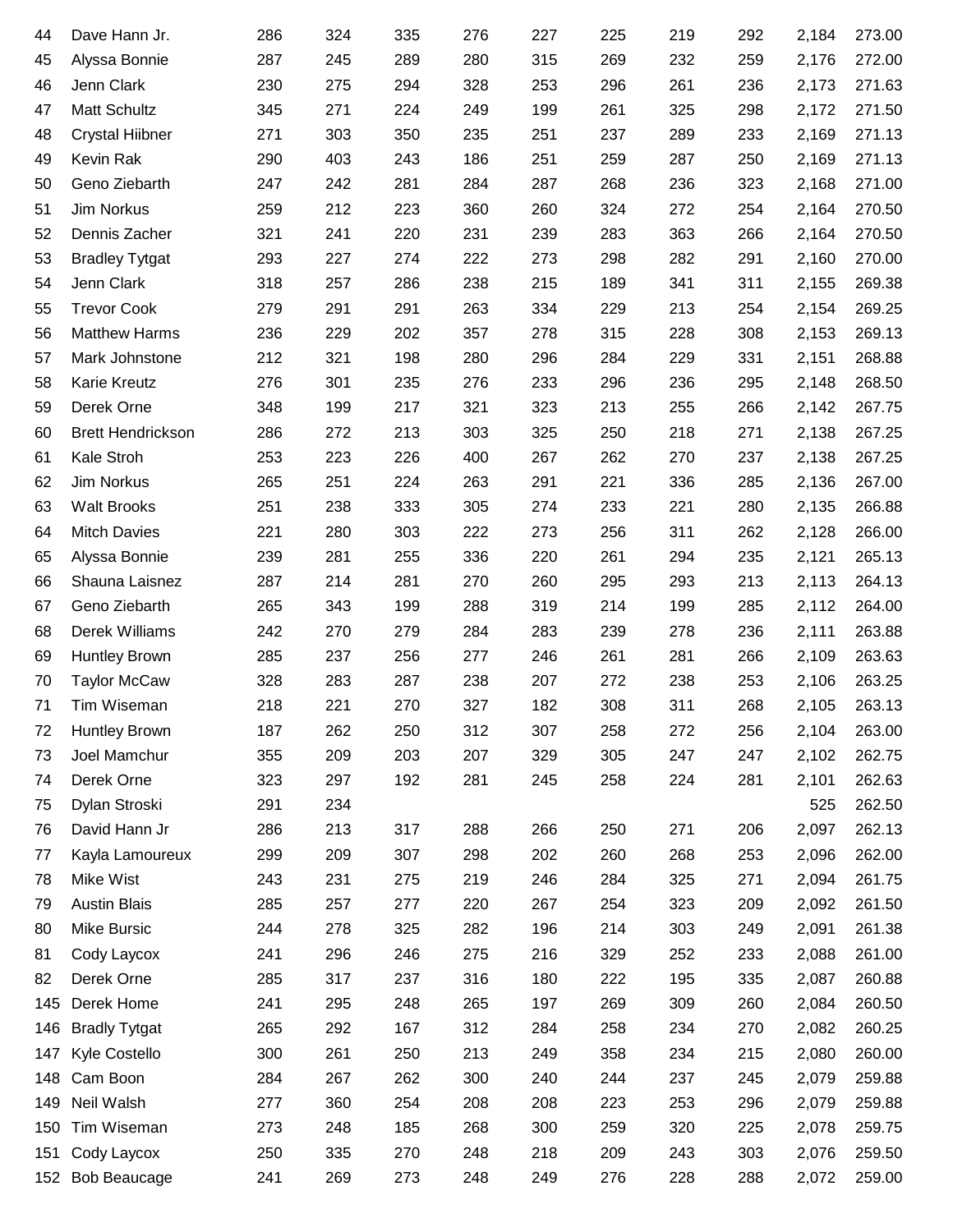| 153 | Jesse Leyte              | 277 | 316 | 260 | 230 | 271 | 205 | 268 | 238 | 2,065 | 258.13 |
|-----|--------------------------|-----|-----|-----|-----|-----|-----|-----|-----|-------|--------|
| 154 | Holly Chaikowski         | 276 | 311 | 253 | 286 | 215 | 209 | 240 | 272 | 2,062 | 257.75 |
| 155 | Dwayne Gelardi           | 230 | 226 | 275 | 320 | 259 | 291 | 179 | 279 | 2,059 | 257.38 |
| 156 | <b>Marc Meilleur</b>     | 288 | 227 | 325 | 258 | 290 | 282 | 180 | 209 | 2,059 | 257.38 |
| 157 | Shawn Langlois           | 313 | 254 | 231 | 269 | 233 | 238 | 268 | 249 | 2,055 | 256.88 |
| 158 | Geno Ziebarth            | 245 | 271 | 271 | 291 | 298 | 183 | 208 | 282 | 2,049 | 256.13 |
| 159 | Marc Meilleur            | 289 | 189 | 228 | 237 | 255 | 268 | 222 | 361 | 2,049 | 256.13 |
| 160 | Aimee Fleming            | 262 | 241 | 280 | 273 | 246 | 272 | 249 | 223 | 2,046 | 255.75 |
| 161 | Jeff Hiibner             | 275 | 246 | 271 | 254 | 227 | 292 | 268 | 210 | 2,043 | 255.38 |
| 162 | <b>Walt Brooks</b>       | 221 | 305 | 300 | 177 | 200 | 251 | 287 | 300 | 2,041 | 255.13 |
| 163 | Len Anseth               | 246 | 266 | 223 | 273 | 313 | 274 | 202 | 241 | 2,038 | 254.75 |
| 164 | Dean Bartel              | 222 | 270 | 206 | 260 | 241 | 310 | 243 | 286 | 2,038 | 254.75 |
| 165 | <b>Walt Brooks</b>       | 224 | 208 | 358 | 314 | 227 | 266 | 207 | 232 | 2,036 | 254.50 |
| 166 | Don Salmond              | 255 | 291 | 242 | 222 | 280 | 193 | 231 | 318 | 2,032 | 254.00 |
| 167 | Alyssa Bonnie            | 298 | 286 | 273 | 214 | 288 | 186 | 264 | 222 | 2,031 | 253.88 |
| 168 | Steven Medhurst          | 195 | 277 | 305 | 262 | 290 | 268 | 219 | 213 | 2,029 | 253.63 |
| 169 | Joel Mamchur             | 214 | 239 | 321 | 213 | 225 | 270 | 243 | 302 | 2,027 | 253.38 |
| 170 | <b>Brandon Cockburn</b>  | 302 | 318 | 218 | 243 | 238 | 218 | 251 | 234 | 2,022 | 252.75 |
| 171 | <b>Karie Kreutz</b>      | 285 | 273 | 264 | 169 | 284 | 190 | 341 | 212 | 2,018 | 252.25 |
| 172 | Mike Elder               | 230 | 257 | 310 | 175 | 331 | 239 | 227 | 242 | 2,011 | 251.38 |
| 173 | Dannyl Challis           | 184 | 253 | 278 | 282 | 227 | 281 | 277 | 229 | 2,011 | 251.38 |
| 174 | Marc Meilleur            | 235 | 296 | 193 | 255 | 237 | 257 | 261 | 275 | 2,009 | 251.13 |
| 175 | Cody Laycox              | 177 | 260 | 245 | 210 | 254 | 290 | 327 | 244 | 2,007 | 250.88 |
| 176 | Jesse Leyte              | 227 | 196 | 373 | 259 | 238 | 193 | 238 | 283 | 2,007 | 250.88 |
| 177 | Jesse Leyte              | 194 | 262 | 262 | 280 | 186 | 300 | 270 | 251 | 2,005 | 250.63 |
| 178 | Derek Williams           | 298 | 246 | 284 | 269 | 233 | 204 | 273 | 188 | 1,995 | 249.38 |
| 179 | Ken Blacke               | 301 | 287 | 191 | 238 | 281 | 242 | 237 | 212 | 1,989 | 248.63 |
|     | 180 Alexander Young      | 268 | 176 | 323 | 321 | 216 | 247 | 230 | 204 | 1,985 | 248.13 |
| 181 | Sarah Ouellet            | 331 | 221 | 286 | 174 | 224 | 325 | 262 | 161 | 1,984 | 248.00 |
| 182 | Sarah Ouellet            | 277 | 278 | 268 | 203 | 258 | 252 | 256 | 190 | 1,982 | 247.75 |
| 183 | <b>Crystal Hiibner</b>   | 196 | 242 | 323 | 234 | 245 | 257 | 226 | 256 | 1,979 | 247.38 |
| 184 | <b>Brad Glynn</b>        | 187 | 264 | 254 | 259 | 221 | 330 | 249 | 213 | 1,977 | 247.13 |
| 185 | Jessica Baer             | 318 | 203 | 239 | 187 | 240 | 260 | 271 | 249 | 1,967 | 245.88 |
| 186 | Shane Chafe              | 236 | 190 | 252 | 274 | 266 | 226 | 238 | 283 | 1,965 | 245.63 |
| 187 | Dylan Stroski            | 245 | 263 | 214 | 224 | 308 | 172 | 240 | 298 | 1,964 | 245.50 |
| 188 | <b>Curtis Heron</b>      | 183 | 335 | 248 | 282 | 276 | 241 | 173 | 225 | 1,963 | 245.38 |
| 189 | Ryan Reichert            | 243 | 319 | 259 | 280 | 257 | 176 | 195 | 234 | 1,963 | 245.38 |
| 190 | Don Salmond              | 211 | 304 | 189 | 259 | 291 | 195 | 257 | 254 | 1,960 | 245.00 |
| 191 | Michael Young            | 221 | 274 | 277 | 237 | 179 | 249 | 208 | 315 | 1,960 | 245.00 |
| 192 | Nicole Philpot           | 277 | 305 | 195 | 223 | 236 | 282 | 210 | 231 | 1,959 | 244.88 |
| 193 | Robbie Hendrickson       | 223 | 205 | 309 | 211 | 194 | 289 | 281 | 245 | 1,957 | 244.63 |
| 194 | <b>Matt Shultz</b>       | 200 | 184 | 271 | 269 | 219 | 273 | 280 | 255 | 1,951 | 243.88 |
| 195 | Mike Elder               | 240 | 286 | 240 | 256 | 225 | 215 | 206 | 278 | 1,946 | 243.25 |
| 196 | Robert Wolfson           | 198 | 230 | 318 | 242 | 264 | 215 | 219 | 258 | 1,944 | 243.00 |
| 225 | Nelson Frank             | 213 | 237 | 288 | 221 | 286 | 250 | 213 | 235 | 1,943 | 242.88 |
| 226 | <b>Brett Hendrickson</b> | 243 | 321 | 199 | 244 | 224 | 228 | 285 | 196 | 1,940 | 242.50 |
| 227 | Holly Chaikowski         | 240 | 329 | 190 | 258 | 194 | 223 | 211 | 295 | 1,940 | 242.50 |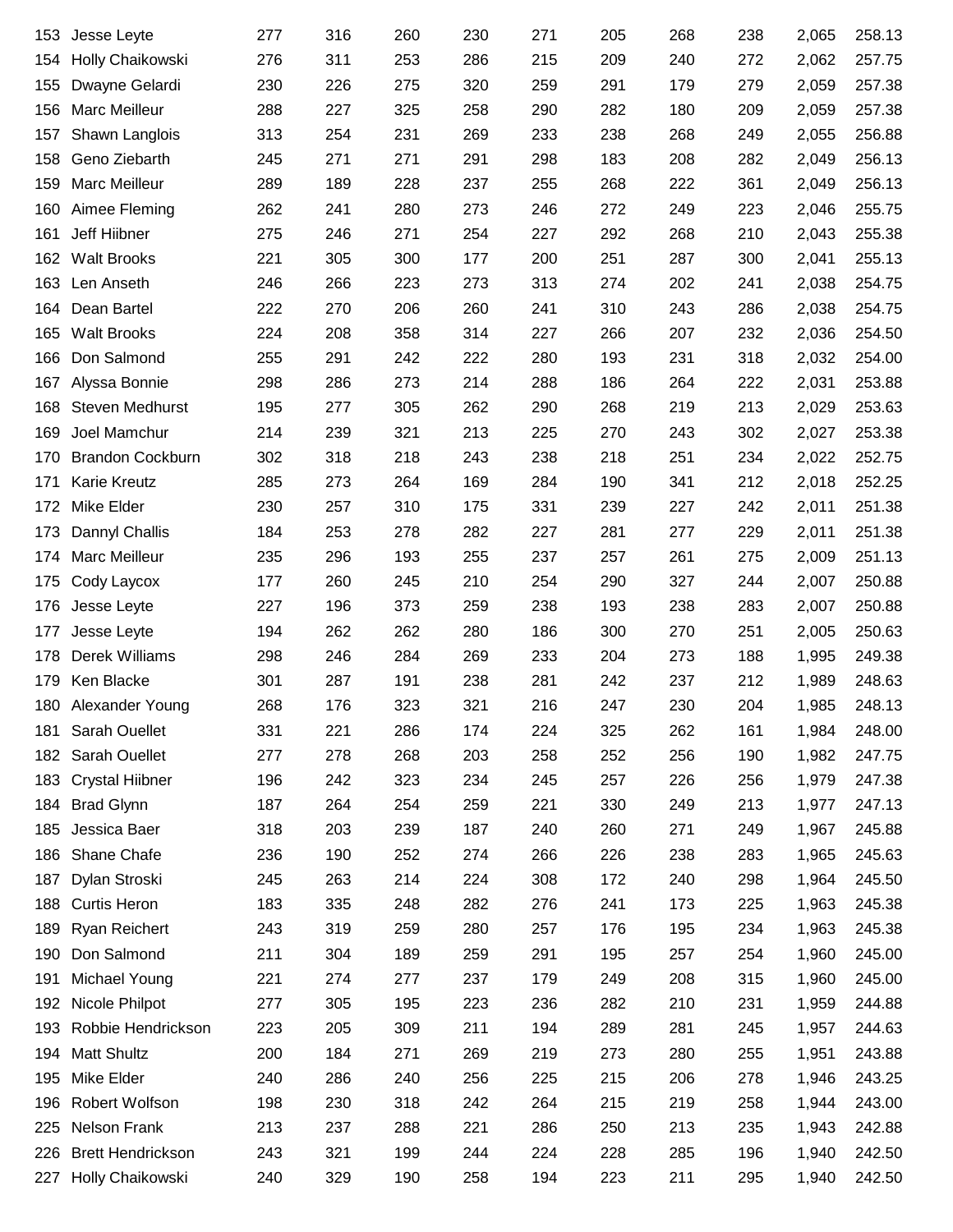| 228 | <b>Nelson Frank</b>     | 174 | 246 | 219 | 273 | 286 | 233 | 227 | 279 | 1,937 | 242.13 |
|-----|-------------------------|-----|-----|-----|-----|-----|-----|-----|-----|-------|--------|
| 230 | <b>Matthew Harms</b>    | 205 | 218 | 251 | 285 | 254 | 209 | 219 | 296 | 1,937 | 242.13 |
| 231 | <b>Brandon Cockburn</b> | 197 | 328 | 244 | 184 | 222 | 239 | 286 | 226 | 1,926 | 240.75 |
| 232 | Matt Houston            | 169 | 223 | 255 | 276 | 311 | 218 | 249 | 224 | 1,925 | 240.63 |
| 233 | Cam Boon                | 226 | 182 | 201 | 278 | 209 | 216 | 320 | 292 | 1,924 | 240.50 |
| 235 | <b>Trent Aichelle</b>   | 233 | 213 | 268 | 219 | 177 | 221 | 328 | 264 | 1,923 | 240.38 |
| 236 | Mike Elder              | 245 | 211 | 268 | 317 | 235 | 222 | 205 | 220 | 1,923 | 240.38 |
| 237 | Kayla Lamoureaux        | 256 | 228 | 217 | 207 | 246 | 175 | 363 | 230 | 1,922 | 240.25 |
| 238 | Adam Martin             | 241 | 208 | 292 | 186 | 212 | 273 | 257 | 251 | 1,920 | 240.00 |
| 240 | Kyle Young              | 227 | 266 | 252 | 224 | 181 | 288 | 265 | 209 | 1,912 | 239.00 |
| 241 | Jennifer Devenney       | 244 | 178 | 266 | 186 | 225 | 278 | 253 | 279 | 1,909 | 238.63 |
| 242 | Linda Orne              | 235 | 308 | 300 | 183 | 175 | 278 | 184 | 236 | 1,899 | 237.38 |
| 243 | Josh Neuberger          | 167 | 178 | 215 | 285 | 258 | 319 | 202 | 274 | 1,898 | 237.25 |
| 245 | Erik Kjos               | 249 | 298 | 238 | 231 | 181 | 233 | 200 | 268 | 1,898 | 237.25 |
| 246 | Shauna Laisnez          | 231 | 208 | 220 | 220 | 253 | 256 | 299 | 209 | 1,896 | 237.00 |
| 247 | Mark Johnstone          | 185 | 277 | 212 | 179 | 245 | 223 | 315 | 260 | 1,896 | 237.00 |
| 248 | Sean Dieno              | 233 | 270 | 228 | 270 | 237 | 208 | 273 | 174 | 1,893 | 236.63 |
| 250 | Josh Neuberger          | 239 | 243 | 293 | 212 | 231 | 216 | 234 | 223 | 1,891 | 236.38 |
| 251 | Dave Duncan             | 247 | 213 | 221 | 248 | 207 | 309 | 213 | 232 | 1,890 | 236.25 |
| 252 | Casey Robitaille        | 172 | 170 | 197 | 315 | 227 | 233 | 313 | 257 | 1,884 | 235.50 |
| 253 | Cordell Galbecka        | 259 | 244 | 203 | 278 | 214 | 166 | 220 | 291 | 1,875 | 234.38 |
| 255 | Ryan Edwards            | 199 | 280 | 179 | 151 | 266 | 249 | 284 | 265 | 1,873 | 234.13 |
| 256 | Kyle Costello           | 274 | 266 | 197 | 261 | 255 | 218 | 223 | 174 | 1,868 | 233.50 |
| 257 | <b>Adam Martin</b>      | 233 | 328 | 208 | 243 | 217 | 214 | 215 | 203 | 1,861 | 232.63 |
| 258 | <b>Matthew Harms</b>    | 182 | 264 | 259 | 235 | 281 | 250 | 220 | 168 | 1,859 | 232.38 |
| 260 | Sean James              | 268 | 264 | 252 | 184 | 236 | 228 | 235 | 188 | 1,855 | 231.88 |
| 261 | <b>Anthony Novak</b>    | 297 | 253 | 320 | 229 | 188 | 295 | 186 | 85  | 1,853 | 231.63 |
|     | 262 Curtis Heron        | 218 | 249 | 208 | 213 | 185 | 243 | 330 | 206 | 1,852 | 231.50 |
| 263 | Dwayne Gelardi          | 207 | 204 | 279 | 155 | 217 | 315 | 262 | 212 | 1,851 | 231.38 |
| 265 | <b>Matt Sutherland</b>  | 209 | 231 | 290 | 169 | 255 | 289 | 161 | 246 | 1,850 | 231.25 |
| 266 | Dwayne Gelardi          | 228 | 258 | 182 | 238 | 281 | 171 | 154 | 328 | 1,840 | 230.00 |
| 267 | Neil Walsh              | 267 | 240 | 261 | 202 | 205 | 190 | 225 | 249 | 1,839 | 229.88 |
| 268 | Marco Tsang             | 198 | 202 | 193 | 242 | 276 | 229 | 228 | 261 | 1,829 | 228.63 |
| 270 | Michael Young           | 253 | 291 | 225 | 235 | 202 | 206 | 174 | 241 | 1,827 | 228.38 |
| 271 | Ken Blacke              | 255 | 254 | 239 | 219 | 242 | 213 | 168 | 216 | 1,806 | 225.75 |
| 272 | Alexander Young         | 286 | 166 | 257 | 234 | 218 | 200 | 187 | 252 | 1,800 | 225.00 |
| 273 | Mike Bursic             | 179 | 196 | 307 | 205 | 255 | 211 | 249 | 185 | 1,787 | 223.38 |
| 275 | Steven Medhurst         | 173 | 254 | 193 | 245 | 226 | 215 | 269 | 207 | 1,782 | 222.75 |
| 276 | Sara Thieman            | 215 | 210 | 221 | 201 | 218 | 246 | 190 | 276 | 1,777 | 222.13 |
| 277 | Dennis Zacher           | 194 | 200 | 211 | 218 | 296 | 201 | 190 | 262 | 1,772 | 221.50 |
| 280 | Ralph Gelardi           | 259 | 208 | 240 | 206 | 219 | 235 | 197 | 206 | 1,770 | 221.25 |
| 281 | <b>Taylor Robinson</b>  | 193 | 210 | 205 | 224 | 247 | 180 | 274 | 226 | 1,759 | 219.88 |
| 282 | <b>Glenn Ford</b>       | 226 | 181 | 219 | 166 | 260 | 260 | 274 | 171 | 1,757 | 219.63 |
| 283 | Robbie Hendrickson      | 277 | 195 | 207 | 216 | 206 | 164 | 260 | 221 | 1,746 | 218.25 |
| 285 | Jackie Treble           | 184 | 218 | 266 | 220 | 191 | 212 | 234 | 216 | 1,741 | 217.63 |
|     | 286 Aaron Arndt         | 241 | 224 | 198 | 165 | 187 | 214 | 212 | 293 | 1,734 | 216.75 |
|     | 287 Derek Williams      | 267 | 201 | 204 | 213 | 297 | 221 | 303 | 27  | 1,733 | 216.63 |